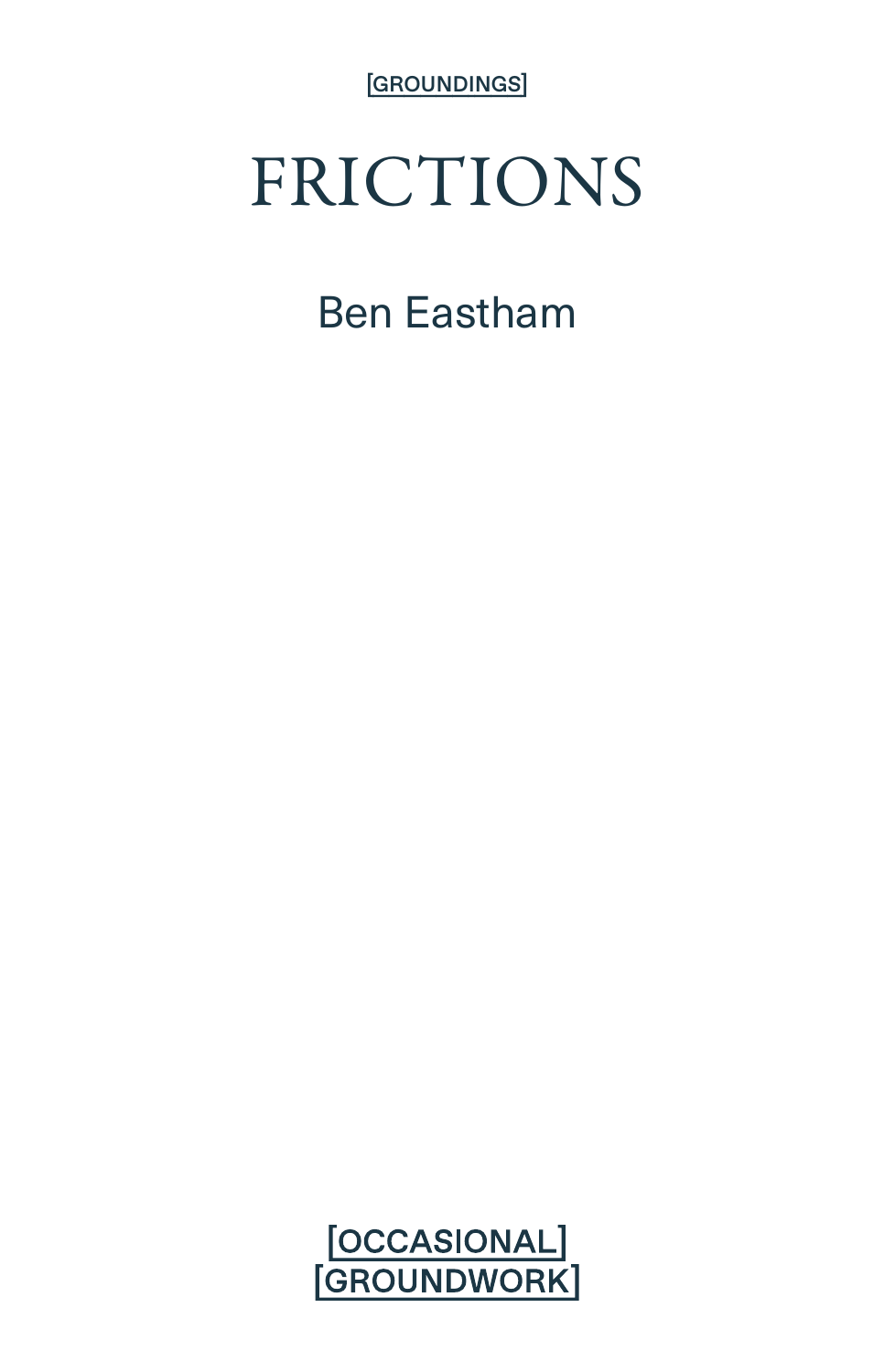We should be wary of defining internationalism in opposition to nationalism. According to this false binary, one is either a cosmopolitan 'citizen of nowhere' committed to a homogenising global culture or the parochial defender of an essentialising national identity. These caricatures align with conventions of centre and periphery: the residents of major westernised cities are presumed to be in the former camp, everyone else in the latter.

Given how damaging this polarising tendency has been to our politics, it is dispiriting to see it so regularly reaffirmed in an art world at least rhetorically committed to challenging prescriptions around what today's culture looks like and to whom it belongs. Yet each time a regional biennial rolls around the coverage tends to focus on its perceived failure to adequately engage with 'local' issues, as if issues of wider relevance were the preserve of metropolitan institutions.

This springs from a critical prejudice that is no less obvious for being unexamined: that it is in the peripheries that cultures uncorrupted by globalisation persist, that here some purer form of identity has been preserved, and that regions should therefore focus on the conservation of culture rather than its production. The critic's desire to travel to the fringes and experience something authentic in its otherness betrays his own unconscious yearnings, like a European backpacker trawling the world in search of some rapidly disappearing real.

These issues resolve into a sharper focus for me on the occasion of the EVA International biennial in Limerick, as here I have one foot in both camps. My mother was born in the city and now lives with my father a short drive outside it. I, meanwhile, am a paid-up member of the internationalist art press: based between London and Athens, working for a New York-based organisation, a hangeron to the art-world caravan that rumbles around the world to pass judgement on the objects and ideas presented in diverse cities. When I return to Limerick to see the biennial, I experience a kind of double consciousness: do I belong to the internationalist discourse, or to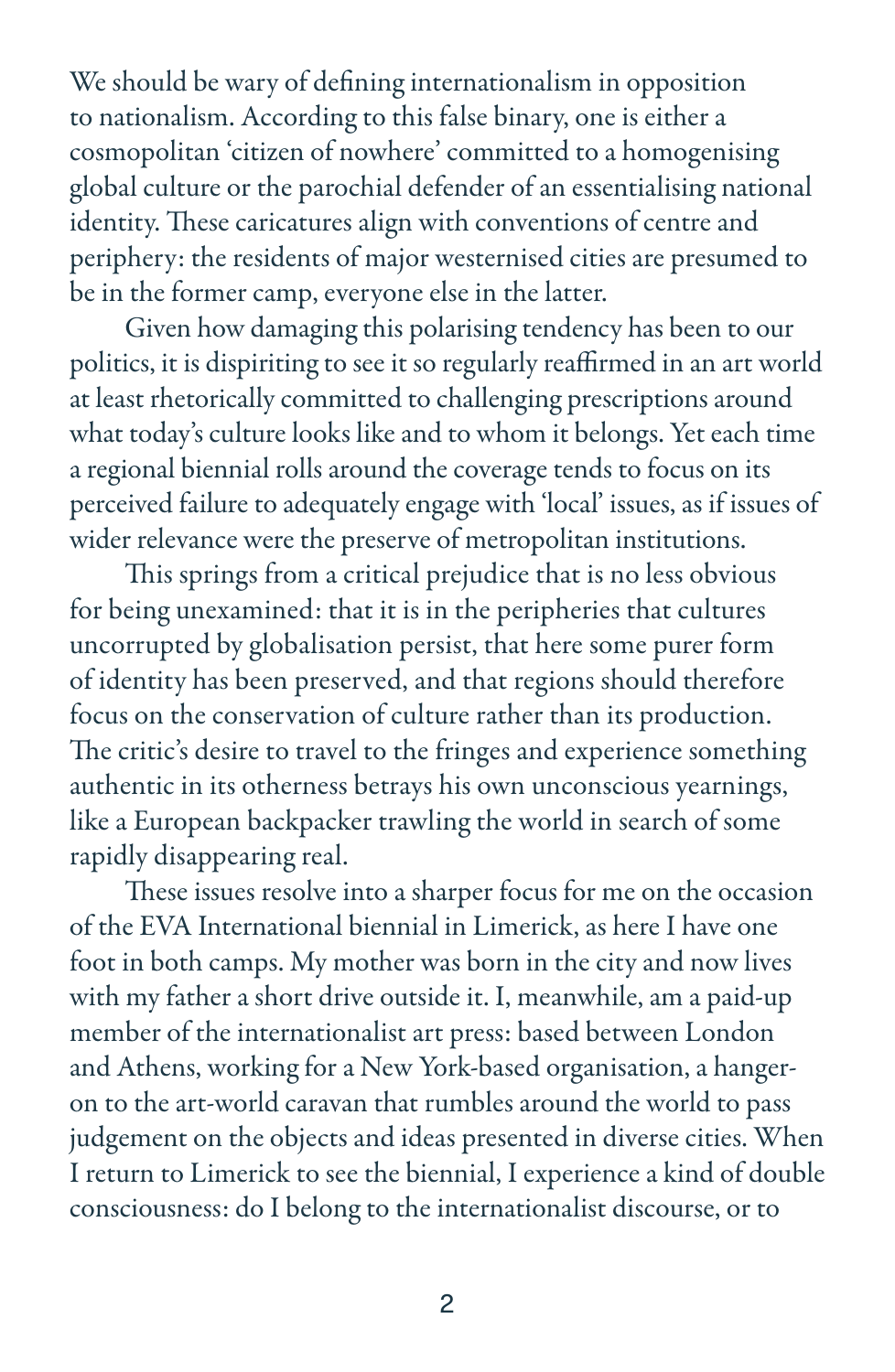the local community histories? Why does the notion that they are incompatible persist? And why has it in recent years hardened?

So I wanted to take this essay as an opportunity to explore my felt belief that internationalism is not destructive of a national identity, but constitutive of it. That identities are shaped not by the erection of barricades around a homogenous local culture but through the exchange of ideas and the formation of new alliances across borders. To do so I have chosen to write about an infrastructural project that was formative of both the national identity and, in the most literal way, my own sense of myself as a product of the tension between the local and the global, the national and the international.

At first glance, the century-old hydro-electric power station a few miles outside Limerick might seem to reinscribe those old oppositions. Ardnacrusha is best approached on foot by the eightmile-long canal that feeds it from Lough Derg, the raised banks of which afford the walker a gorgeous view over the tessellated fields of west Ireland. That landscape represents a vision of Irishness that a modernising industrial project might seem to destroy: these rural settings preserved indigenous life through centuries of colonial occupation; this is the picture-postcard pastoral scene that independence movements set against the mills of industrial England; this is the sentimental home of Celticism; this is the land towards which the cosmopolitan narrator of Joyce's 'The Dead' looks for deeper spiritual meaning at the story's conclusion.

So, even with the extended prologue of a long walk, the irruption of this giant symbol of industrialised modernity into the mythical heartland is still disorienting. 1 The shock of its scale might have diminished since the completion in 1929 of what was then the

<sup>1</sup> The 'headrace' is the technical term for the canal that branches the River Shannon from its wandering course into Limerick and, by keeping the water level flat through a declining landscape, creates an artificial drop. On the far side of the dam, a shorter 'tailrace' connects the water that has streamed through its turbines back into the mainstream of the river.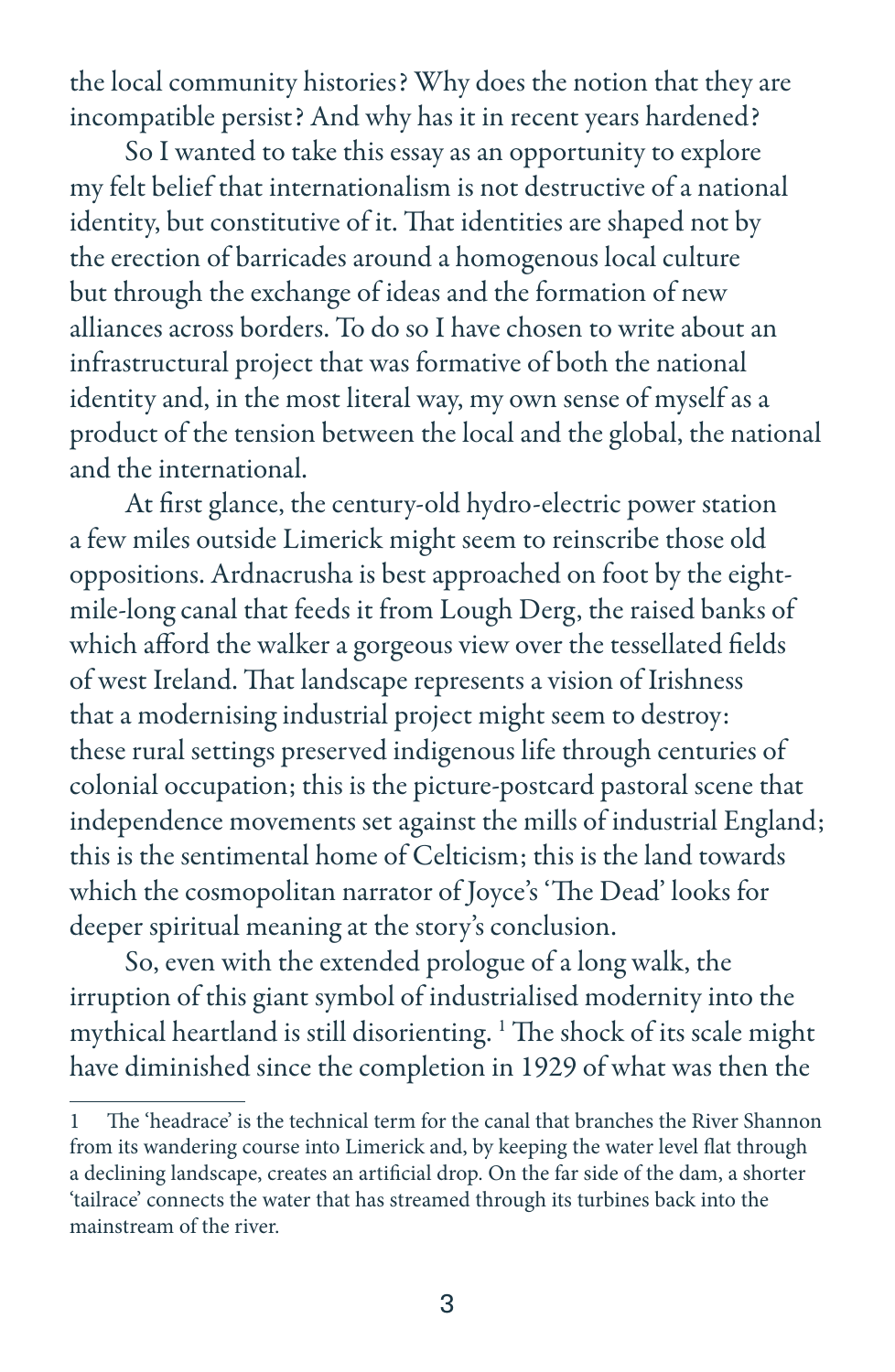world's largest hydro-electric scheme, and a foundation stone of the Irish Free State, but it is still capable of inspiring that awe that comes with contemplation of forces that seem to exceed the human scale. From the last of the three bridges that cross the headrace it is hard not to marvel at the sheer volume of material shifted to manufacture a hundred-foot waterfall out of eight miles of imperceptibly sloping ground. Here is an artificial, technological sublime to set against that of the natural landscape.

On approach, some more subtle disparities between the building and its setting become apparent. The high vertical windows of the turbine hall are redolent of the Bauhaus while, more strangely, the pitched gable roof and rows of miniature dormer windows seem to have been imported from a 19th-century Bavarian farmhouse. Together they serve to light the vaulted room that houses the four vast turbines in a quasi-spiritual celebration of technical accomplishment.

Yet this power station is one of the foundation stones of the independent Irish nation, if independence is understood to be based on economic and cultural as well as merely political freedom from a colonising power. It was the gamble on which the recently founded Irish Free State staked the future of the country and announced itself as a member of the international community. Two years after the conclusion of the Civil War, the decision in 1925 to devote 20 per cent of a precarious national budget to the construction of a hydro-electric scheme that would electrify every house in one of the most technologically backward states in Europe seems, even with the hindsight of its success, an astonishing risk.

The extent of that hazard is worth dwelling upon: this was a country bitterly divided after the internecine catastrophe of 1922–23 , with little agreement after 700 years of occupation on what modern Ireland really was. The scheme was fiercely opposed by politicians who thought the money would be better spent addressing the many short-term issues confronting the new state, and by the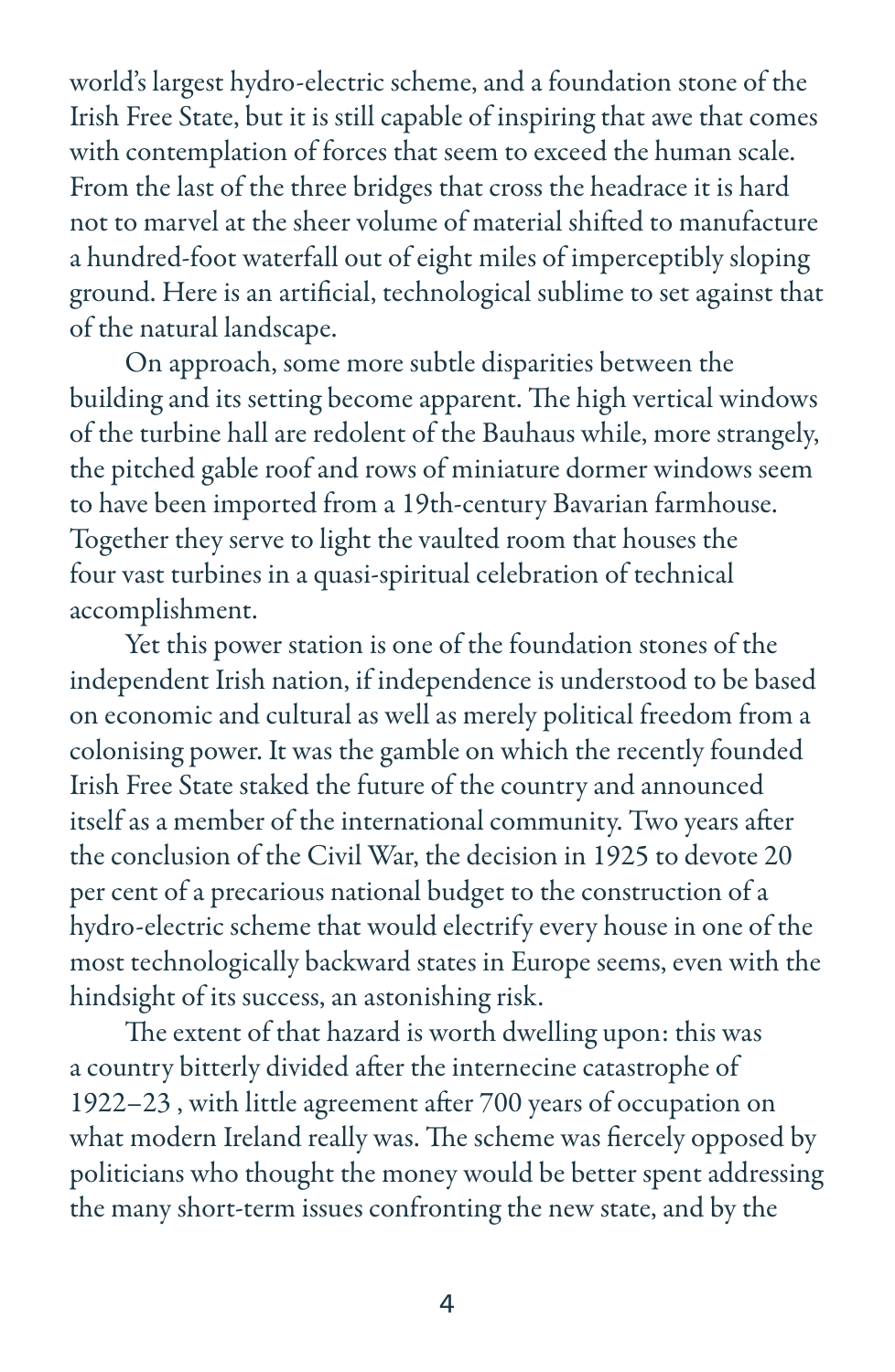powerful church. It was feared that the project might provide an easy target for remnants of those anti-Treaty forces who had not accepted the defeat in the war, and for the socialist revolutionaries who had in 1919 established a commune in Limerick. A scheme that aimed to unite the nation risked widening the cracks that could tear it apart.

And yet perhaps the greatest obstacle was that there was simply no precedent in Ireland's history for an infrastructural project of this enormous ambition and technological advancement, nor anything resembling the skilled workforce needed to realise it. This was the choice facing the infant country's leaders: hope to conjure an imaginary community out of appeals to a legendary past alongside local initiatives, or establish alliances with the international community that might help, paradoxically, to shore up a truly national identity. It was decided that the construction of modern Ireland would require assistance from abroad.

The company tasked with the construction of the Shannon Scheme for the electrification of Ireland, in a contract signed on 13 August 1925, was Germany's Siemens-Schuckert. There were practical reasons for the choice, most notably that the company was the employer of the scheme's founder and driving force, the engineer Thomas McLaughlin. But the collaboration also carried significant symbolic weight. That the Free State government did not look to England for assistance in this endeavour was interpreted by Ireland's pro-union newspapers as a snub, and by elements in the London press as evidence of an attempt by Germany to establish a strategic foothold in Ireland (with echoes of today's struggles over energy dependence). Nor were offers from the United States entertained, for all the mythology surrounding its connection to the Irish Free State.

Instead the deal was made with the representative of another new government, the Weimer Republic being only a few years older than the Irish Free State and no less precarious in its footing. It could be argued that the contract marked an equally significant moment in the Weimar project of nation-building: this was the largest foreign

5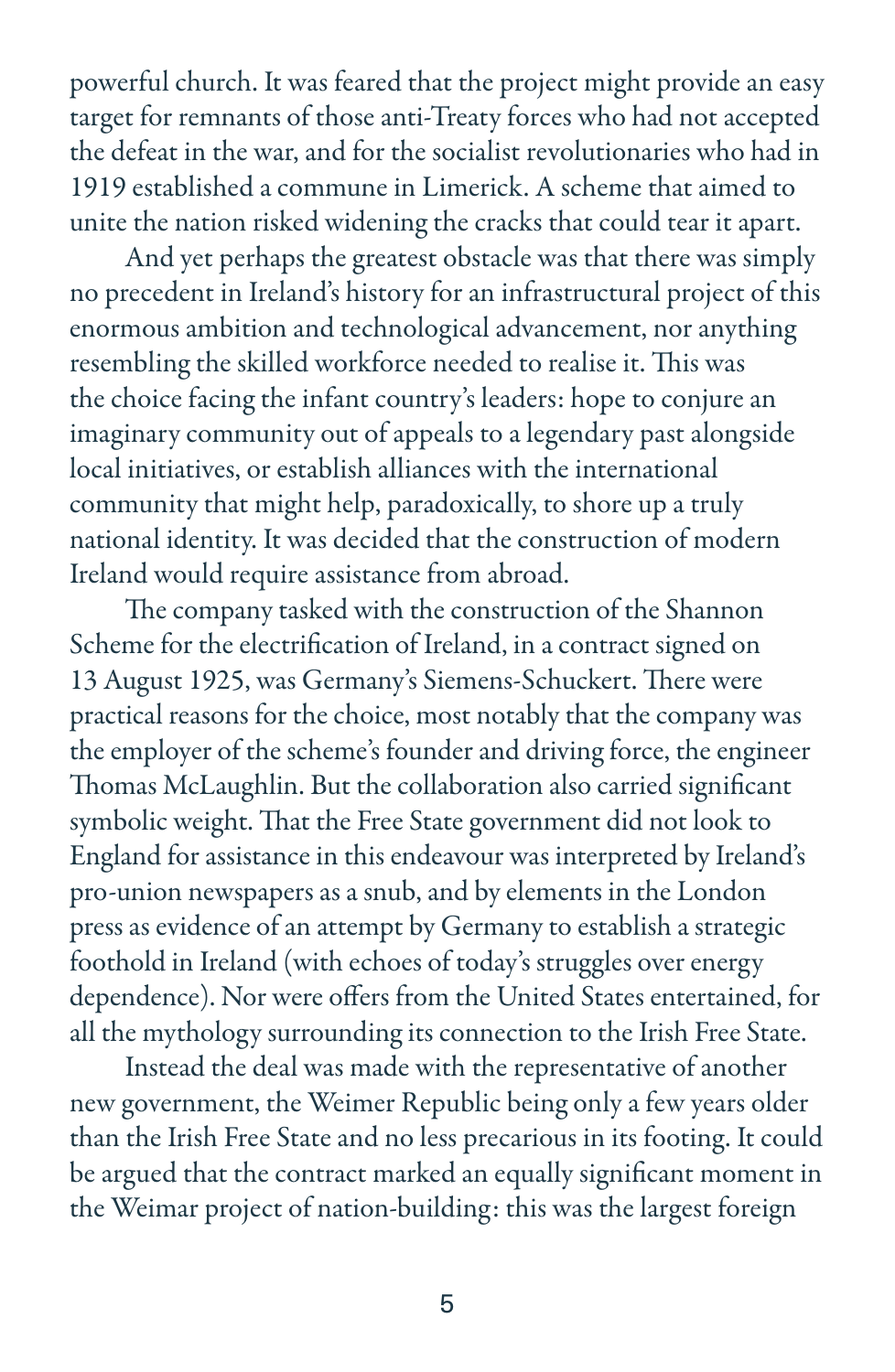contract awarded to a German company since the First World War, and letters from the company's owner to McLaughlin make clear that the project had consequences beyond purely financial profit. The contract was such that Siemens-Schuckert would have foreseen losing money on the scheme, yet its execution under the most trying circumstances would dramatically bolster both the firm's earning capacity and the international reputation of German engineering. Thus a patch of farmland on the outskirts of Limerick was transformed into a meeting place of different communities and a forge for the production of new ones.

The anthropologist Anna Tsing has described a methodology based on close attention to what she calls 'awkward zones of engagement'. Typically these are sites – she takes the deforested areas on the eastern seaboard of the United States and northern Philippines for case studies – in which large-scale changes to the physical landscape prompt new and unlikely collaborations between diverse demographics. These occasions are not always comfortable or smooth, and indeed Tsing identifies the 'friction' that comes from diverse elements 'rubbing up against each other' as the force that drives the formation of new relationships. The construction site at Ardnacrusha was just such a point of assembly.

It was, first of all, a site of massive environmental destruction. A weir was constructed to split the course of the largest river in the British and Irish isles. A deep channel was constructed to lead the branching water to the dam and the drop that would drive it through four state-of-the-art turbines. This required the moving of eight million tonnes of earth and their reconstruction as steep embankments, using machinery imported from Germany on three chartered steamships.2 No electricity being available in the area, a miniature power station was built to provide for the machines, and a railway network was constructed to supply the site. Photographs,

<sup>2</sup> ESB, 'Ardnacrusha Generating Station.' https://www.esb.ie/docs/default-source/ education-hub/ardnacrusha-power-station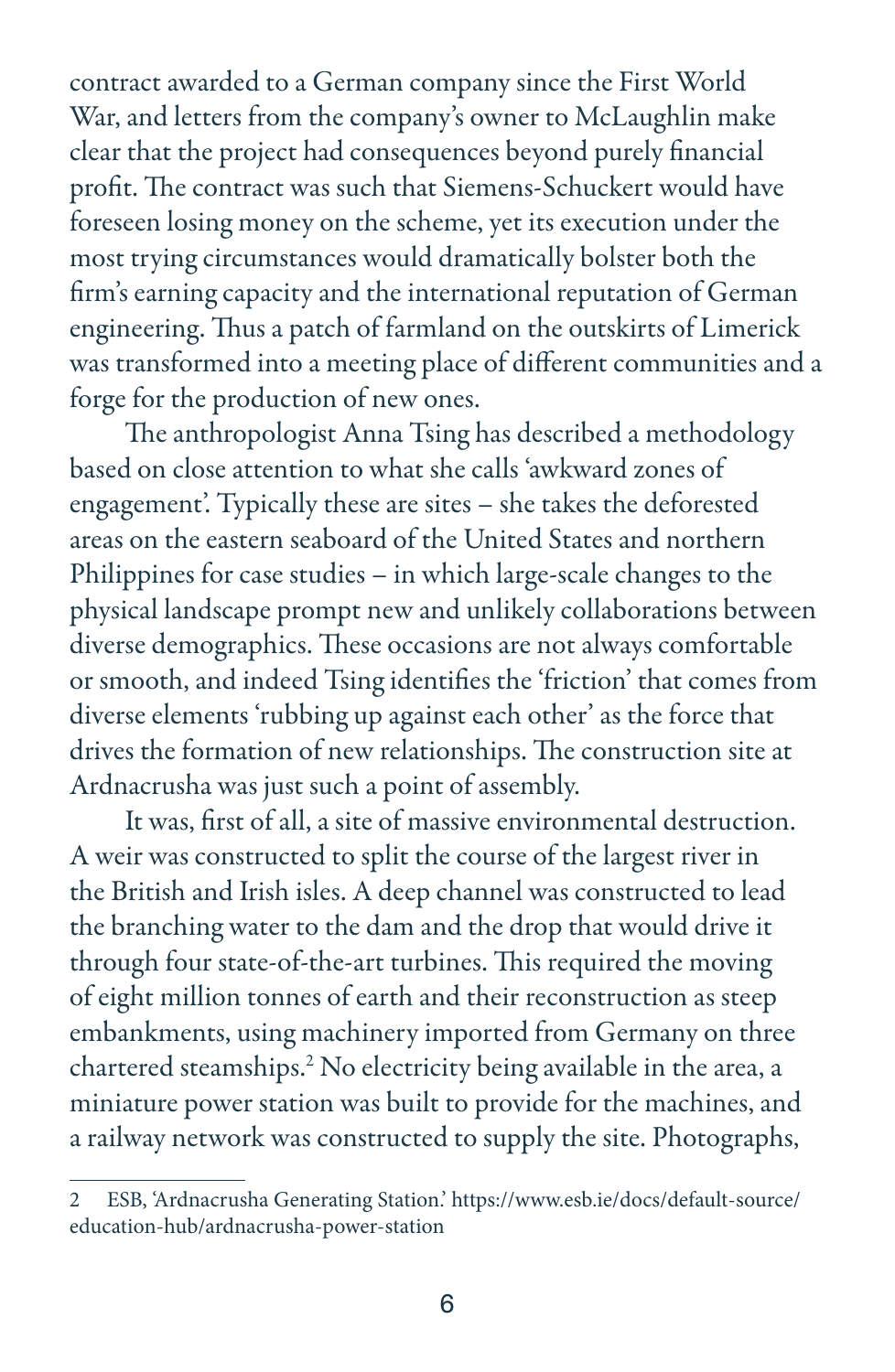etchings and paintings from the period show a landscape more typically associated with the Black Country or the steel mills of the Ruhr, and which is hard to reconcile to reconcile with the peaceful canal down which pleasure-trippers walk today.

The several hundred German workers were housed in new accommodation, the grandest examples of which might be mistaken for Alpine lodges, with their own club and school for their children. They were joined onsite by 4,000 Irish workers in temporary lodgings, with the labour exchanges sending candidates from every part of the country. This was not only a meeting between Germans and an undifferentiated native community, but between representatives of every corner of the Free State, with particular tensions reported between the Irish-speaking men and their anglophone compatriots. It is hard to overstate the significance of these meetings in a postcolonial context, when the success of a new nation depends on the production of internal alliances between its various constituents – a shared imaginary of what the nation is, and a shared experience constructing it – as well (as we have seen) as on the formation of external links with countries and companies beyond the nation's borders. Here is the congregation of conflicting elements that Tsing describes in her studies, and out of which a new imaginary of nationhood could emerge.

Among the German workers who made the journey across Europe to help in the construction of Ireland was my greatgrandfather. His name was Anton Grossman, he was an electrical fitter, and in March 1928 he was crushed by a crane after having gone to the assistance of a colleague. He suffered serious injuries that would trouble him for the rest of a life that they would eventually cut short.3 Yet he stayed in Ireland, marrying Bridget Collins from nearby Labasheeda, and went on to work for the newly established Electricity Supply Board. Observing some curious historical loop

<sup>3</sup> Anton Grossman's story is told Michael McCarthy's *High Tension: Life on the Shannon Scheme* (Dublin: Lilliput Press, 2004), to which I am indebted.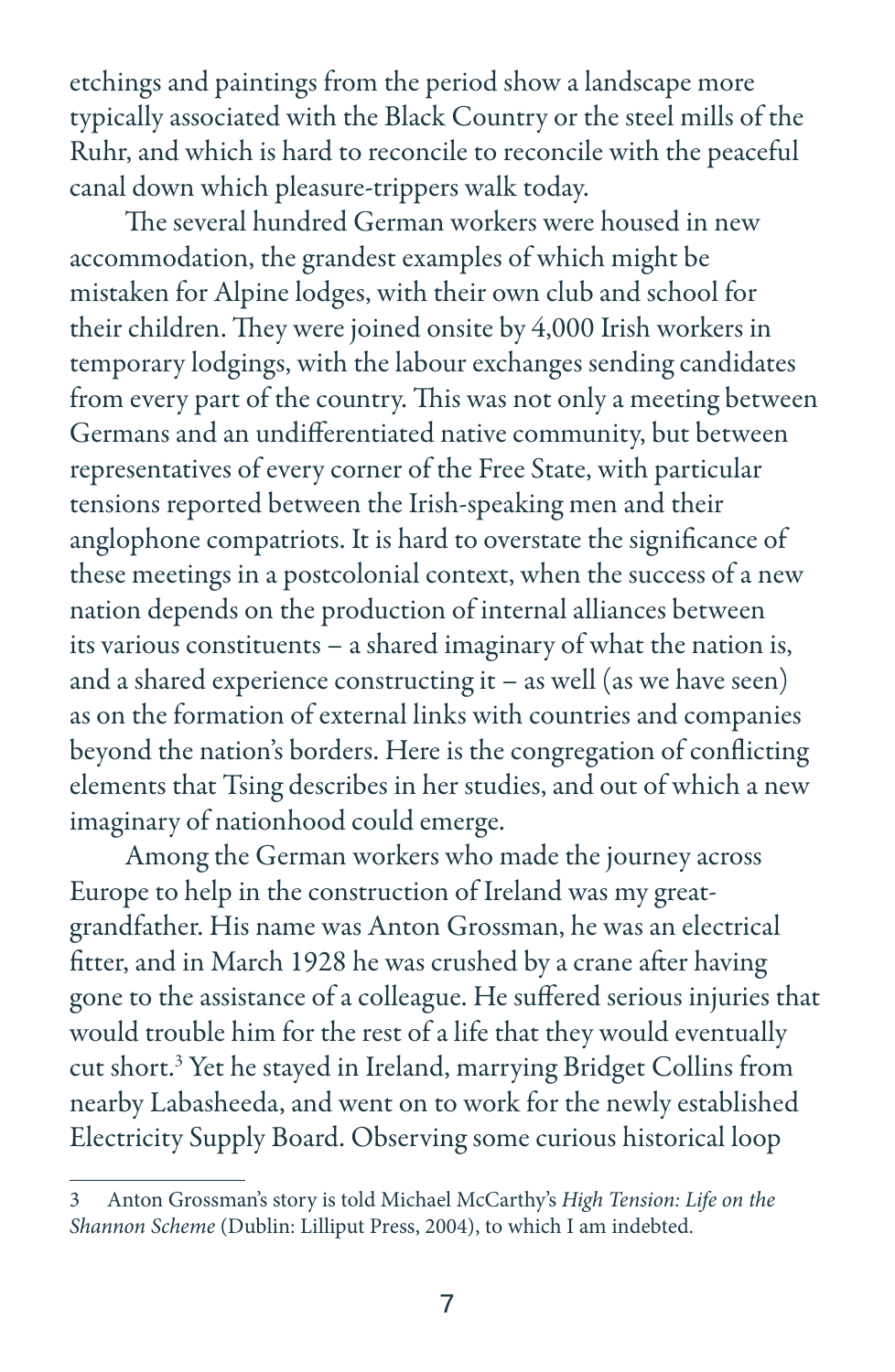my parents (Anton's Limerick-born granddaughter and my father, an English engineer) now live 15 miles north-west of Labasheeda, having met in Germany and spent time in England. My desire to see the power station as a metaphor for post-independence Ireland is, therefore, born of a desire to understand myself.

My own Irishness is in many ways analogous to the scheme's – it is hyphenated, impure, nonessentialist, internationalist – and my stake in the nation tied to the foundational project that Anton Grossmann helped to construct. I'm attracted to the story of the scheme because it suggests that the double consciousness with which I have grown up – Irish and internationalist, a citizen of this place and a citizen of nowhere – is not some new expression of 21stcentury century globalisation but baked in, so to speak, with the hundred-year history of independent Ireland.

Nor am I the only person to understand Ardnacrusha as a symbol. Sorcha O'Brien writes in her exceptional study of the project, *Powering the Nation*, that 'the Shannon Scheme was begun primarily as an advertisement for the Free State government'.<sup>4</sup> It was the first function of the project to provide a vision for what a united and independent Ireland might be: technologically advanced, economically independent, internationally engaged and, because the power station would supply enough electricity to illuminate every house in the nation, interconnected and collectively enlightened.

This idea was taken up enthusiastically by a number of artists at the time, most notably the painter Seán Keating. Introducing a 2012 exhibition of the drawings, watercolours and oils that Keating produced on site at Ardnacrusha, Éimear O'Connor writes that 'his vision of the Shannon Scheme as metaphor for New Ireland was in parallel with that of the government of the day'.

<sup>4</sup> Sorcha O'Brien, *Powering The Nation: Images of the Shannon Scheme and Electricity* (Dublin: Irish Academic Press, 2017), 8.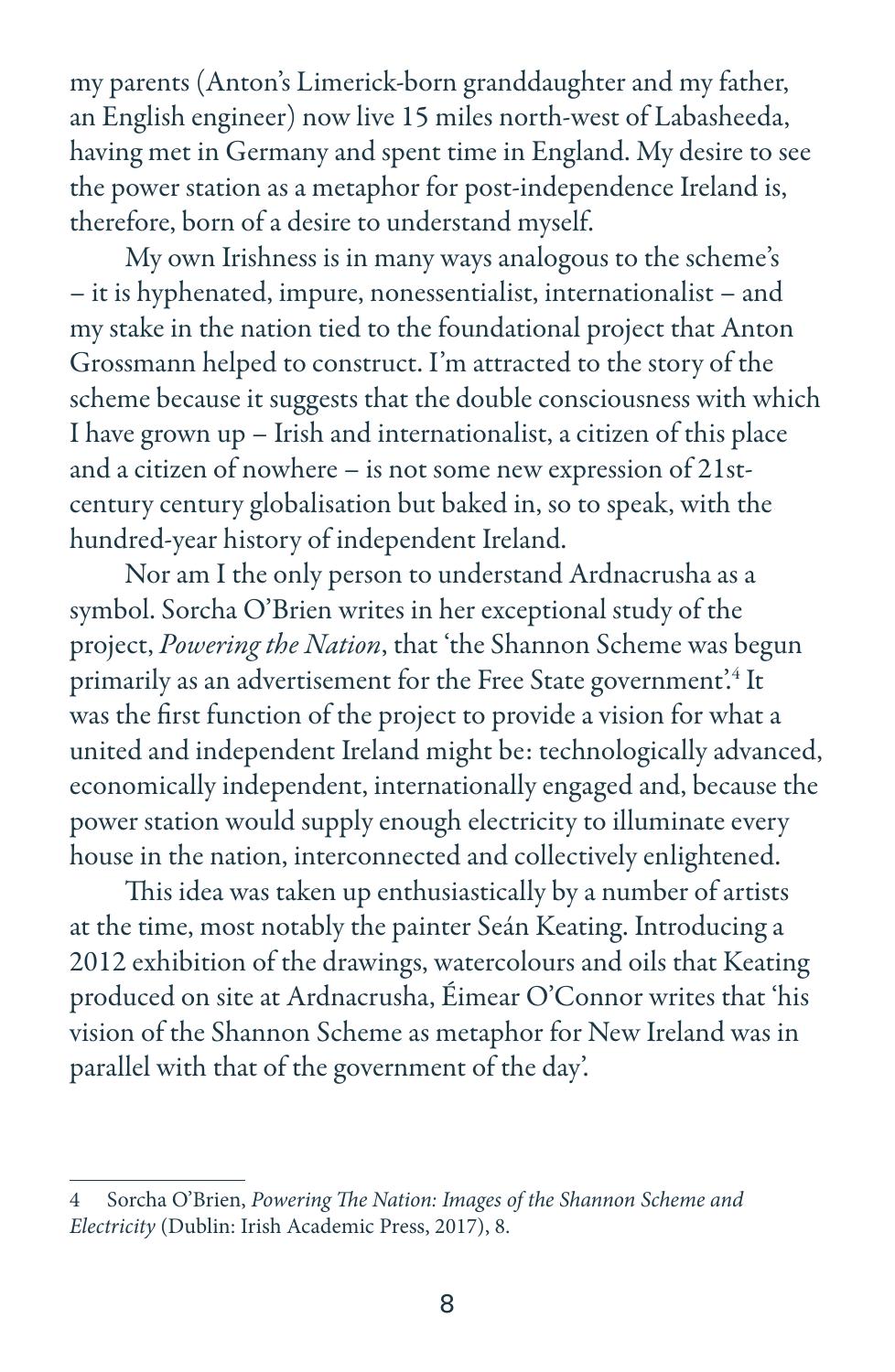Keating's work at Ardnacrusha has been written about extensively elsewhere, and indeed provided the inspiration for Inti Guerrero's 2018 edition of EVA International, so I will resist the temptation to write about it at length here. But a brief appraisal of the most famous work to emerge from Keating's impulse to document what O'Connor calls 'without a doubt, *the* event in post-Civil War Ireland' might help to flesh out some of the ideas to which this essay is addressed. When it was first exhibited, Keating's *Night's Candles are Burnt Out* (1928–29) caused a degree of interpretive confusion that is in retrospect hard to understand, leading it to be labelled as a 'problem painting'. But the allegory is straightforward, and unpacking this contemporary history painting gives some idea of the imaginary of Ireland that Keating wanted to propagandise.5

The backdrop for this theatrical crowd scene is provided by the unfinished dam; the shallow foreground is busy with a crowd of allegorical figures. At the centre is an imposing man in a smart suit clutching a portfolio who can be identified as a businessman or, more tendentiously, an engineer.<sup>6</sup> A man in military uniform genuflects beside him: we can take this central action to indicate the retreat from the scene of those armed revolutionaries who forced independence (and prosecuted the Civil War), to be replaced by the professional men who in peacetime take over the job of making a nation. The extreme corners of the canvas are reserved for those figures marginalised by the country's enlightenment: from a

<sup>5</sup> I don't use the term 'propagandise' to diminish the achievement, but rather to communicate the degree to which Keating understood himself as a political artist serving a social function in the context of a new state. It is worth noting here, too, that he travelled to Ardnacrusha under his own steam. He was not commissioned to make the work by any official body, and was in fact initially discouraged from doing so, although the ESB was later foresighted enough to acquire the work after its completion.

<sup>6</sup> O'Brien goes so far as to suggest that the figure might even be a German engineer, before allowing that his fedora and two-tone shoes make this unlikely. This seems to me far-fetched, but it is revealing that it is even possible to consider that a foreign engineer might stand at the heart of this allegory for a new Ireland.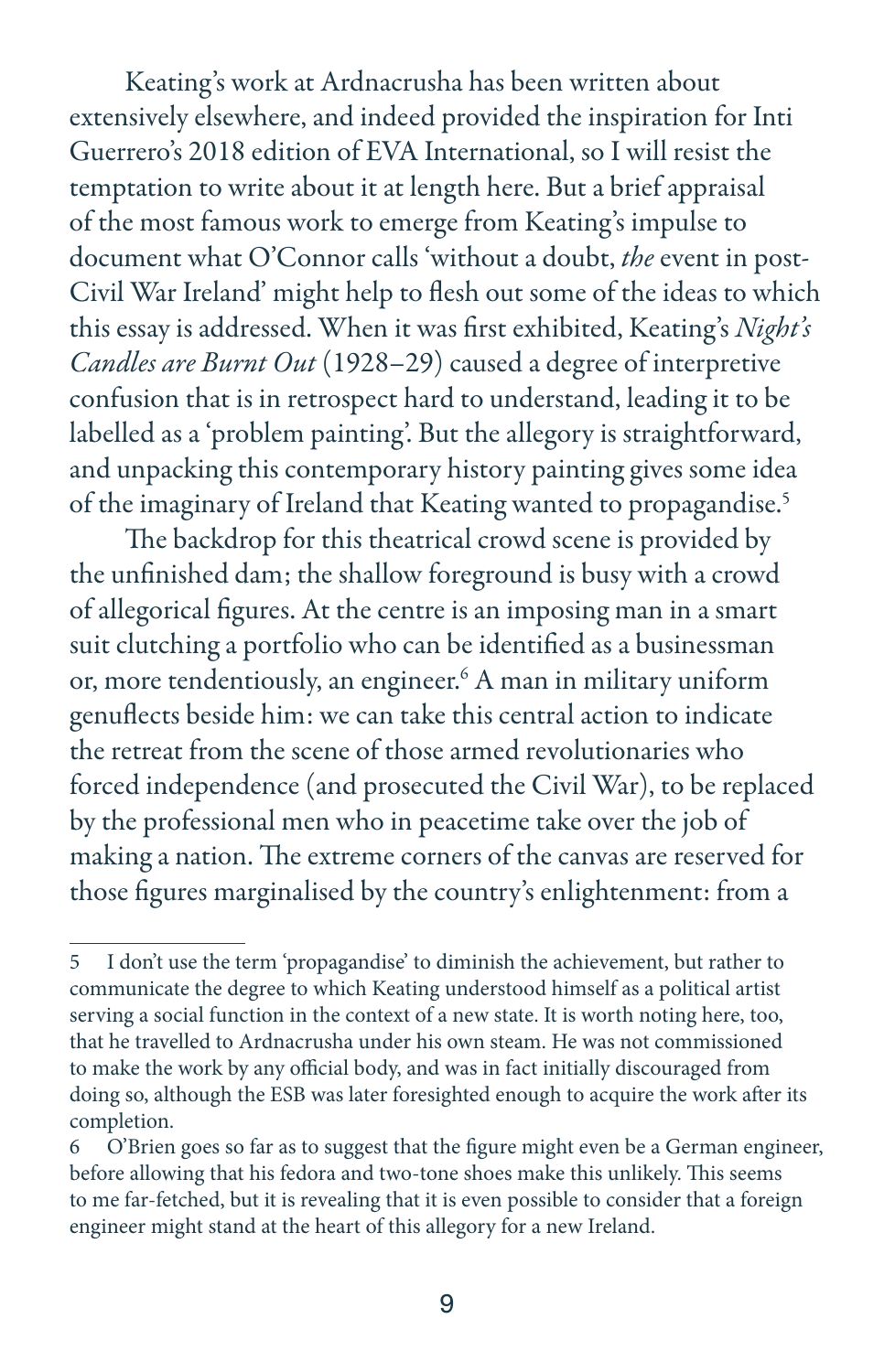pylon in the top left of the canvas hangs a skeleton clothed in rags representing the 'stage Irishman' of English stereotype, while in the bottom right a priest is absorbed in reading a leatherbound bible by guttering candlelight. In case the context wasn't enough to make clear Keating's attitude towards the clergy's future role – the dam was being built very literally to provide the electricity that would illuminate a nation – the title hammers it home. Standing on a raised dais behind the priest, Keating the artist directs the gaze of his young son towards the dam. Beside him is his wife, also pointing towards the future, her face bright with the caught sun. On her shoulder sits their as-yet-unborn second son, inheritor of the reality being constructed on the horizon.

Keating's painting embodies the idea of Ardnacrusha as the 'zone of engagement' for competing elements – tradition and modernity, militarism and business, secularism and the church, local and international – out of which a united Ireland was made. The friction between these parts is not detrimental to the construction of a national identity in the wake of colonialism but essential to it. That Ardnacrusha was an international collaboration situated in the Irish west only underlines the falseness of the binary between national identity and international exchange, not to mention that which divides provinces from metropolis. Instead it might be taken to show how any nation – any individual – does not come to understand itself in isolation, but through a network of exchanges and dependencies. Our culture, whether it is based in the centres or the peripheries, must reflect rather than deny these complex entanglements between the local and global, national and international.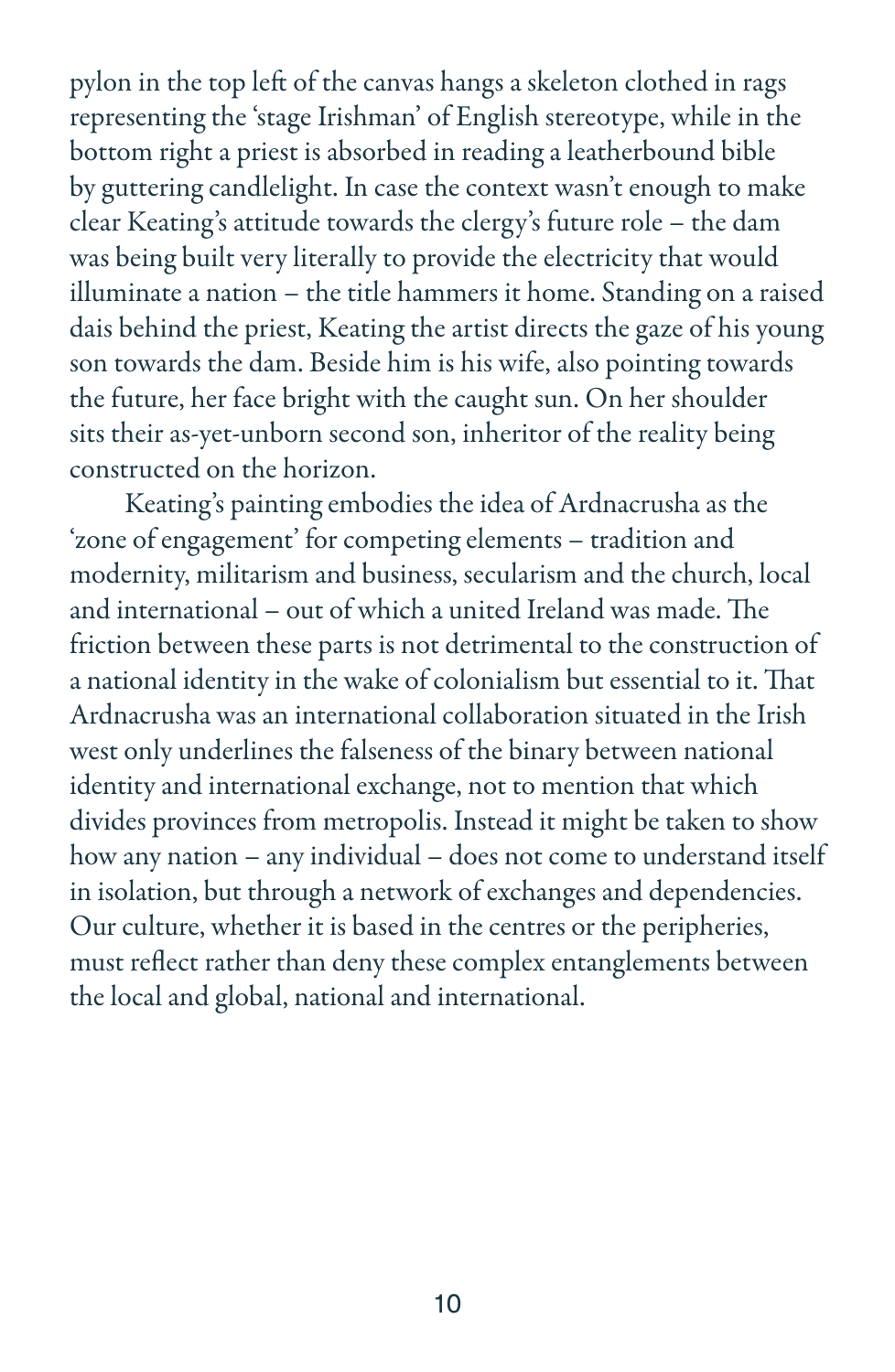## ACKNOWLEDGEMENTS AND FURTHER READING

With many thanks to Lucy Proctor and Stephen O'Mahoney at the ESB for their help.

Andy Bielenberg (ed.), *The Shannon Scheme and the Electrification of the Irish Free State* (Dublin: Lilliput Press, 2001)

Michael McCarthy, *High Tension: Life on the Shannon Scheme* (Dublin: Lilliput Press, 2004)

Sorcha O'Brien, *Powering The Nation: Images of the Shannon Scheme and Electricity* (Dublin: Irish Academic Press, 2017)

Éimear O'Connor (ed.), *Seán Keating and the ESB: Enlightenment and Legacy* (Dublin: Royal Hibernian Academy, 2012)

Matt Packer and Inti Guerrero (eds.), *Catalogue for the 38th EVA International*  (Limerick: EVA International, 2018)